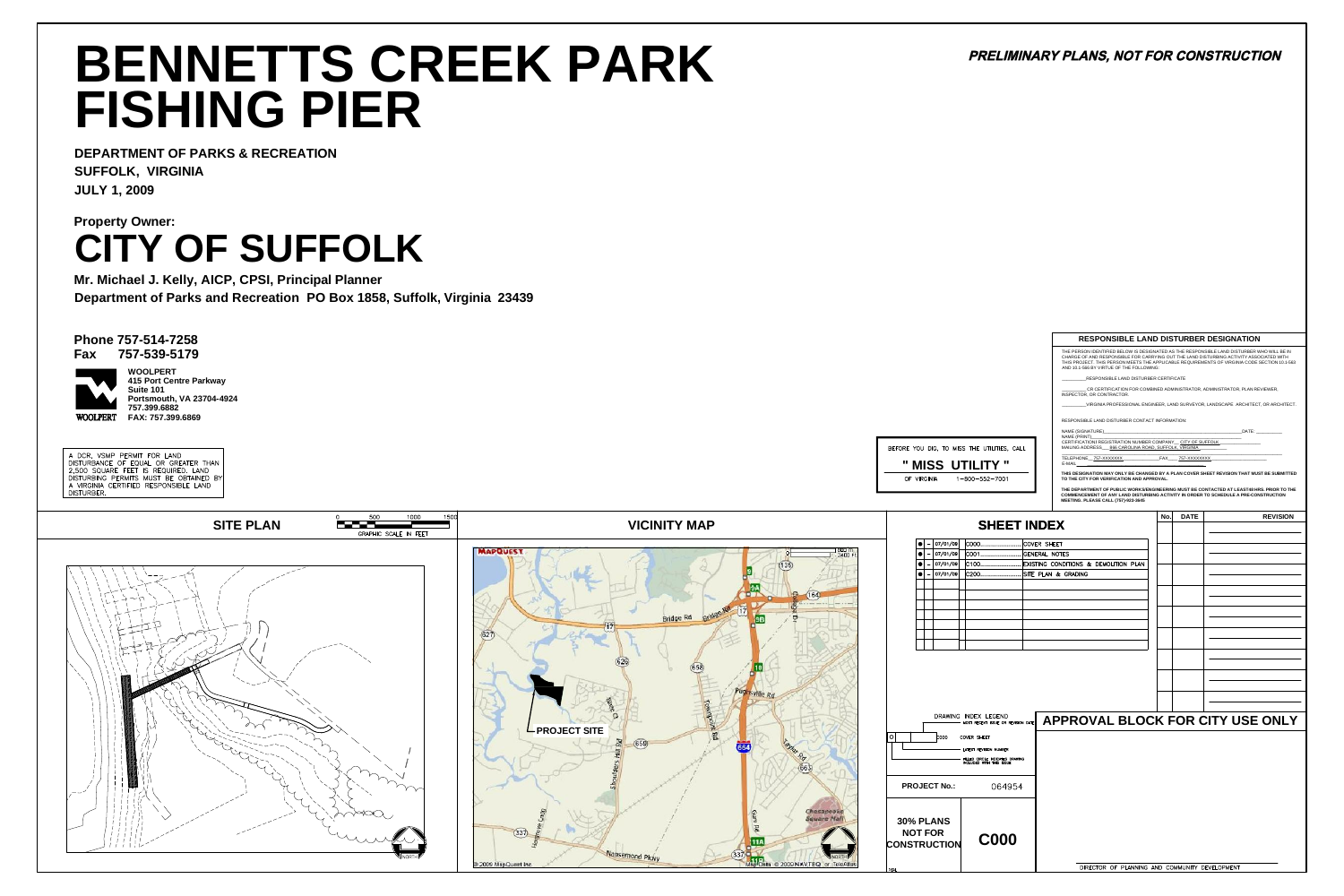**GENERAL** 

- 1. PRIOR TO CONSTRUCTION OR EXCAVATION, THE CONTRACTOR SHALL ASSUME THE RESPONSIBILITY OF LOCATING ANY UNDERGROUND UTILITIES (PUBLIC OR PRIVATE) THAT MAY EXIST AND CROSS THROUGH THE AREA OF CONSTRUCTION THAT ARE NOT SHOWN ON THESE PLANS. UTILITY COMPANIES SHALL BE NOTIFIED 48 HOURS IN ADVANCE OF ANY EXCAVATION IN THE PROXIMITY OF THEIR UTILITIES. THE CONTRACTOR SHALL BE RESPONSIBLE FOR REPAIRING, AT HIS EXPENSE, ANY EXISTING UTILITIES DAMAGED DURING CONSTRUCTION. (CALL "MISS UTILITY OF VIRGINIA AT 811).
- 2. PRIOR TO ANY CONSTRUCTION WITHIN ANY EXISTING PUBLIC RIGHT-OF-WAY, THE CONTRACTOR SHALL OBTAIN ALL NECESSARY PERMITS FROM THE CITY OF SUFFOLK AND THE VIRGINIA DEPARTMENT OF ENVIRONMENTAL QUALITY.
- 3. ACCESSIBLE ROUTES, PARKING SPACES, RAMPS, SIDEWALKS AND WALKWAYS SHALL BE CONSTRUCTED IN CONFORMANCE WITH THE FEDERAL AMERICANS WITH DISABILITIES ACT AND WITH STATE AND LOCAL LAWS AND REGULATIONS (WHICHEVER ARE MORE STRINGENT).
- 4. AREAS DISTURBED DURING CONSTRUCTION AND NOT RESTORED WITH IMPERVIOUS SURFACES (BUILDINGS, PAVEMENTS, WALKS, ETC...) SHALL RECEIVE 6 INCHES OF TOPSOIL AND SEED.
- 5. ALL CONSTRUCTION METHODS AND MATERIALS SHALL CONFORM TO THE MOST RECENT EDITION OF THE CITY OF SUFFOLK CONSTRUCTION SPECIFICATIONS AND STANDARDS FOR WATER AND SANITARY SEWER FACILITIES MANUAL, 1996, ROAD AND BRIDGE STANDARDS, 2001, AND ROAD AND BRIDGE SPECIFICATIONS, 1994.
- 6. UPON AWARD OF CONTRACT, CONTRACTOR SHALL MAKE NECESSARY CONSTRUCTION NOTIFICATIONS AND APPLY FOR AND OBTAIN NECESSARY PERMITS, PAY FEES, AND POST BONDS ASSOCIATED WITH THE WORK INDICATED ON THE DRAWINGS, IN THE SPECIFICATIONS, AND IN THE CONTRACT DOCUMENTS. DO NOT CLOSE OR OBSTRUCT ROADWAYS, SIDEWALKS, AND FIRE HYDRANTS, WITHOUT APPROPRIATE PERMITS.
- 7. SIGNAGE AND PAVEMENT MARKINGS SHALL CONFORM TO THE MANUAL OF UNIFORM TRAFFIC CONTROL DEVICES.
- 8. AREAS OUTSIDE THE LIMITS OF PROPOSED WORK DISTURBED BY THE CONTRACTOR'S OPERATIONS SHALL BE RESTORED BY THE CONTRACTOR TO THEIR ORIGINAL CONDITION AT THE CONTRACTORS EXPENSE.
- 9. IN THE EVENT THAT SUSPECTED CONTAMINATED SOIL, GROUNDWATER, AND OTHER MEDIA ARE ENCOUNTERED DURING EXCAVATION AND CONSTRUCTION ACTIVITIES BASED ON VISUAL, OR FACTORY, OR OTHER EVIDENCE, THE CONTRACTOR SHALL STOP WORK IN THE VICINITY OF THE SUSPECT MATERIAL TO AVOID FURTHER SPREADING OF THE MATERIAL, AND SHALL NOTIFY THE OWNER IMMEDIATELY SO THAT THE APPROPRIATE TESTING AND SUBSEQUENT ACTION CAN BE TAKEN.
- 10. CONTRACTOR SHALL PREVENT DUST, SEDIMENT, AND DEBRIS FROM EXITING THE SITE AND SHALL BE RESPONSIBLE FOR CLEANUP, REPAIRS AND CORRECTIVE ACTION IF SUCH OCCURS.
- 11. DAMAGE RESULTING FROM CONSTRUCTION LOADS SHALL BE REPAIRED BY THE CONTRACTOR AT NO ADDITIONAL COST TO OWNER.
- 12. CONTRACTOR SHALL CONTROL STORMWATER RUNOFF DURING CONSTRUCTION TO PREVENT ADVERSE IMPACTS TO OFF SITE AREAS, AND SHALL BE RESPONSIBLE TO REPAIR RESULTING DAMAGES, IF ANY, AT NO COST TO OWNER.
- 13. THIS PROJECT FALLS WITHIN THE NPDES CONSTRUCTION GENERAL PERMIT (CGP) PROGRAM AND EPA JURISDICTION. PRIOR TO THE START OF CONSTRUCTION CONTRACTOR IS TO FILE A CGP NOTICE OF INTENT WITH THE EPA AND PREPARE A STORMWATER POLLUTION PREVENTION PLAN IN ACCORDANCE WITH THE NPDES REGULATIONS. CONTRACTOR SHALL CONFIRM THE OWNER HAS ALSO FILED A NOTICE OF INTENT WITH THE EPA.
- 14. ALL UTILITIES INCLUDING, BUT NOT LIMITED TO WIRES, CABLES, PIPES, CONDUITS, AND APPURTENANT EQUIPMENT FOR ELECTRIC, TELEPHONES, GAS, CABLE TELEVISION OR SIMILAR SERVICES SHALL BE PLACED UNDER GROUND EXCEPT THOSE SITUATIONS OUTLINED IN SECTION 31-613 (f) OF THE UNIFIED DEVELOPMENT ORDINANCE.

#### SITE PLAN

- NOTED.
- UNIFIED DEVELOPMENT ORDINANCE.

#### **EXISTING CONDITIONS INFORMATION**

- 
- 
- 
- 
- 
- 6. THIS PLAN DOES NOT INTEND TO DEPICT ANY WETLANDS, HAZARDOUS WASTE AND SHOWN.

1. DIMENSIONS ARE FROM THE EDGE OF DECKING OR EDGE OF MATERIAL UNLESS OTHERWISE

2. ALL SIGNAGE WILL ABIDE BY THE APPLICABLE PROVISIONS OF SECTION 31-714(m) OF THE

1. EXISTING CONDITIONS DIGITIZED FROM PAPER COPIES OF THE BENNETTS CREEK PARK BOAT RAMP ADDITION AND RENOVATION PLANS DATED JUNE 1,2006. PRELIMINARY DESIGN IS BASED ON THESE CONDITIONS WHICH MAY OR MAY NOT EXIST. A FULL TOPOGRAPHIC & BATHYMETRIC SURVEY MUST BE COMPLETED FOR CONSTRUCTION PLAN DEVELOPMENT.

2. THIS PROPERTY ENCOMPASSED BY THIS SITE PLAN FALLS WITHIN TAX MAP 12\*33B

3. THIS PROJECT SITE APPEARS TO BE IN A CHESAPEAKE BAY PRESERVATION AREA.

4. THIS PROPERTY SHOWN HEREON IS IN ZONED CONSERVATION (C).

5. THIS PLAN DOES NOT CONSTITUTE A BOUNDARY SURVEY NOR A SUBDIVISION OF LAND.

ENVIRONMENTAL FEATURES THAT MAY EFFECT SAID PROPERTY SHOWN HEREON EXCEPT AS

|                | <b>EXISTING LEGEND</b>                                                      |                                |                               |                                     |                                                 |
|----------------|-----------------------------------------------------------------------------|--------------------------------|-------------------------------|-------------------------------------|-------------------------------------------------|
|                | MANHOLE                                                                     | $\Theta$                       | CLEAN OUT                     |                                     |                                                 |
|                | CATCH BASIN                                                                 | $\mathsf{LS}$                  | SANITARY LIFT STATION         |                                     |                                                 |
| $\Box$         | CURB INLET                                                                  | ◙                              | GAS METER                     |                                     |                                                 |
| O              | DOUBLE CURB INLET                                                           | $\oslash$                      | GAS REGULATOR                 |                                     |                                                 |
|                | END SECTION                                                                 | $\circledcirc$                 | GAS MANHOLE                   |                                     |                                                 |
| F)             | ROUND CATCH BASIN                                                           | ಳ್ರ್                           | GAS SHUT OFF                  |                                     |                                                 |
|                | TRAFFIC SIGNAL                                                              | $rac{\circ}{\text{GF}}$        | <b>GAS FILLER</b>             |                                     |                                                 |
|                | TELEPHONE POLE                                                              | $\overset{\circ}{\mathsf{GP}}$ | GAS PUMP                      |                                     |                                                 |
|                | TELEPHONE\POWER POLE                                                        | $\Delta$                       | <b>TRANSFORMER</b>            |                                     |                                                 |
|                | TRAFFIC POLE                                                                | $\bigoplus$                    | ELECTRIC MANHOLE              |                                     |                                                 |
|                | POWER POLE                                                                  | ER                             | ELECTRIC RISER                |                                     |                                                 |
|                | LIGHT POLE                                                                  | EP                             | ELECTRIC PEDESTAL             | <b>REVISION</b>                     |                                                 |
|                | POWER\LIGHT POLE                                                            | JB                             | JUNCTION BOX                  |                                     |                                                 |
| $\lesssim$     | TELEPHONE\POWER\LIGHT POLE                                                  | $\bigoplus$                    | HAND HOLE                     |                                     |                                                 |
|                | GUY WIRE                                                                    | $\Box$                         | HEATING/AIR CONDITIONING UNIT |                                     |                                                 |
|                | GROUND LIGHT                                                                | $\sqrt{ }$                     | VAULT                         |                                     |                                                 |
|                | FLAG POLE                                                                   | $\circled{1}$                  | TELEPHONE MANHOLE             |                                     |                                                 |
| $\overline{ }$ | STREET SIGN                                                                 | <b>TR</b>                      | TELEPHONE RISER               |                                     |                                                 |
|                | VALVE                                                                       | TV                             | TELEVISION RISER              |                                     |                                                 |
|                | FIRE HYDRANT                                                                | $\mathbb{F}$                   | TELEPHONE PEDESTAL            | Ш<br>E                              |                                                 |
| ⅀              | WATER METER                                                                 | PB                             | PULL BOX                      | $\blacktriangleleft$<br>Q           |                                                 |
| ip.            | WATER SHUTOFF VALVE                                                         | $\boxed{CA}$                   | CABLE PEDESTAL                |                                     |                                                 |
|                | <b>REDUCER</b>                                                              | T                              | UTILITY MARKER                | $\dot{\mathbf{z}}$                  |                                                 |
| ş              | WATER SPRINKLER                                                             | $\circledcirc$                 | FOUND IRON PIN                |                                     |                                                 |
|                | FIRE DEPARTMENT CONNECTION                                                  | $\circledR$                    | FOUND CAPPED IRON PIN         | 60 <sub>2</sub>                     |                                                 |
| D)             | WELL                                                                        | $\bigcap$                      | FOUND RAILROAD SPIKE          | $\frac{1}{2}$<br>$\circ$            |                                                 |
| ગ્રે           | SIAMESE CONNECTION                                                          | $\circ$                        | FOUND BRASS PLUG              | $\overline{O}$                      | 6                                               |
|                | WATER MANHOLE                                                               |                                | FOUND HIGHWAY MONUMENT        |                                     |                                                 |
| 'N             | POST INDICATOR VALVE                                                        | $\circ$                        | FOUND IRON PIPE               | <b>PROJECT No<br/>69286</b><br>DATE | DES<br><b>SKD</b>                               |
|                | <b>BENCHMARK</b>                                                            | ⊛                              | FOUND PKNAIL                  |                                     | B                                               |
|                | POST\BOLLARD                                                                | R/W                            | FOUND RIGHT-OF-WAY MARKER     |                                     |                                                 |
| $\mathcal{C}$  | BUSH\SHRUB                                                                  | ୠ                              | FOUND BOAT SPIKE              |                                     |                                                 |
|                | DECIDUOUS TREE, LESS THAN 6" DIA.<br>UNLESS OTHERWISE NOTED                 | ❀                              | FOUND HARRISON MONUMENT       |                                     |                                                 |
| $\leqslant$    | EVERGREEN TREE, LESS THAN 6"<br>DIA. UNLESS OTHERWISE NOTED                 | $+$                            | FOUND CROSS                   | Parkway                             |                                                 |
|                | SOIL BORING LOCATION                                                        | $\circledcirc$                 | MAILBOX                       |                                     | 69                                              |
|                |                                                                             | <b>P</b> 99999                 | SPOT ELEVATION                | $\frac{1}{2}$                       | .68<br>entre<br>MA                              |
|                | $- - - - - -$ 12"sd $- - - - - -$ 12"sd $-$ Storm sewer w/size indicated    |                                |                               | $\mathsf C$                         | 3682<br>399.                                    |
|                | ------8"san------8"san- SANITARY SEWER W/SIZE INDICATED                     |                                |                               | Port                                | rtsmouth,<br>0.6<br>57.                         |
|                | $- - - - - -$ 12''wtr $- - - - - -$ 12''wtr $-$ Water Main w/size indicated |                                |                               |                                     | $\overline{O}$ $\overline{N}$<br>$\overline{M}$ |
|                |                                                                             |                                |                               | WOOLPERT,<br>$\sigma$               | 757.<br>FAX:                                    |
|                | —— — — — — — UE — — — — — — UE ——                                           |                                | UNDERGROUND ELECTRIC          |                                     | $400$ $25$                                      |
|                |                                                                             | OVERHEAD ELECTRIC              |                               |                                     |                                                 |
|                | $------III------III$                                                        |                                | UNDERGROUND TELEPHONE         |                                     | <b>DLPERT</b>                                   |
|                |                                                                             | <b>FENCE</b><br>INDEX CONTOURS |                               |                                     |                                                 |
|                |                                                                             |                                |                               |                                     |                                                 |

INTERMEDIATE CONTOURS

### $-799-$

## PRELIMINARY PLANS, NOT FOR CONSTRUCTION

SHEET NO.

**C001** 

Park

Bennetts Creek<br>Fishing Pier

**WOOI** 

General Notes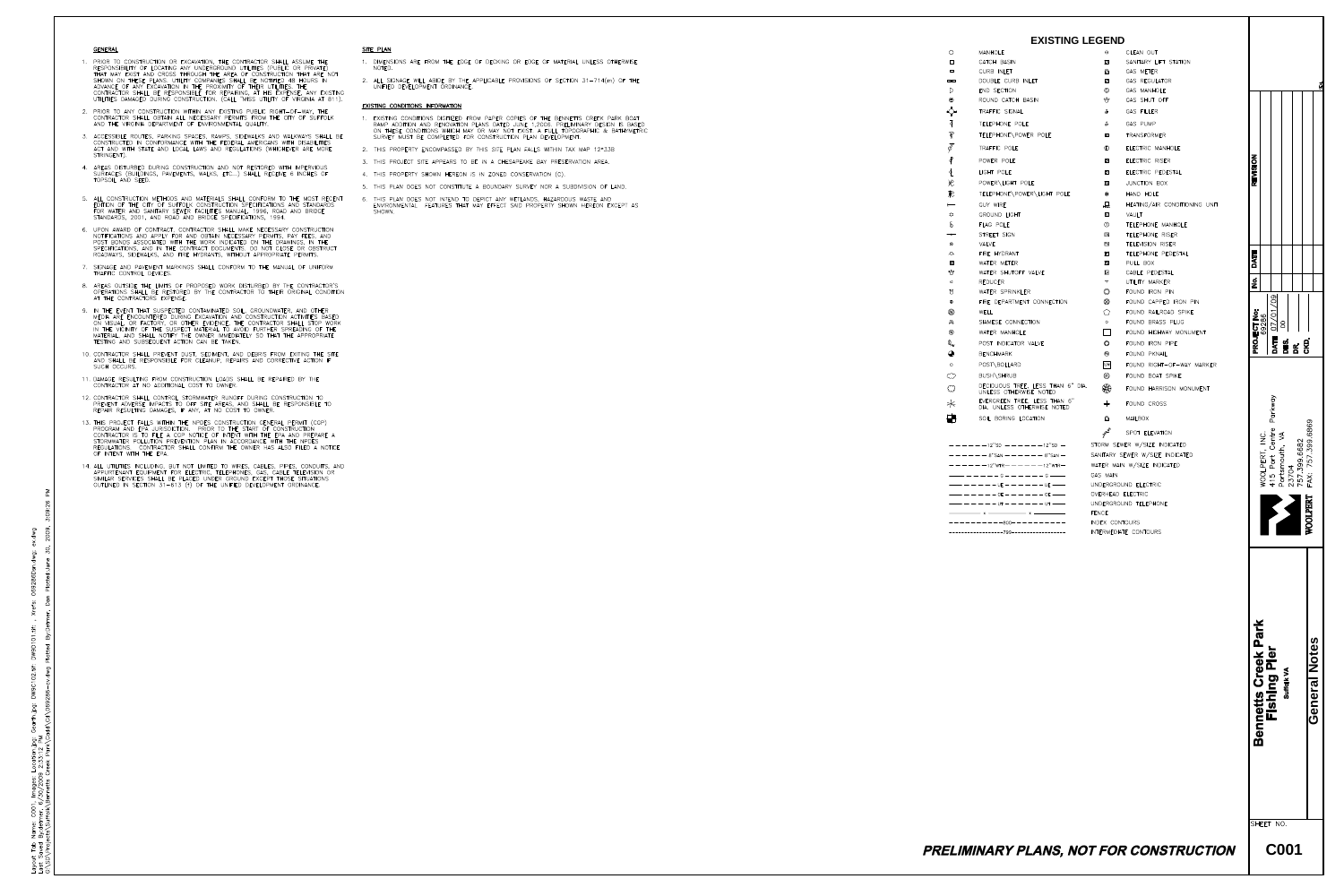